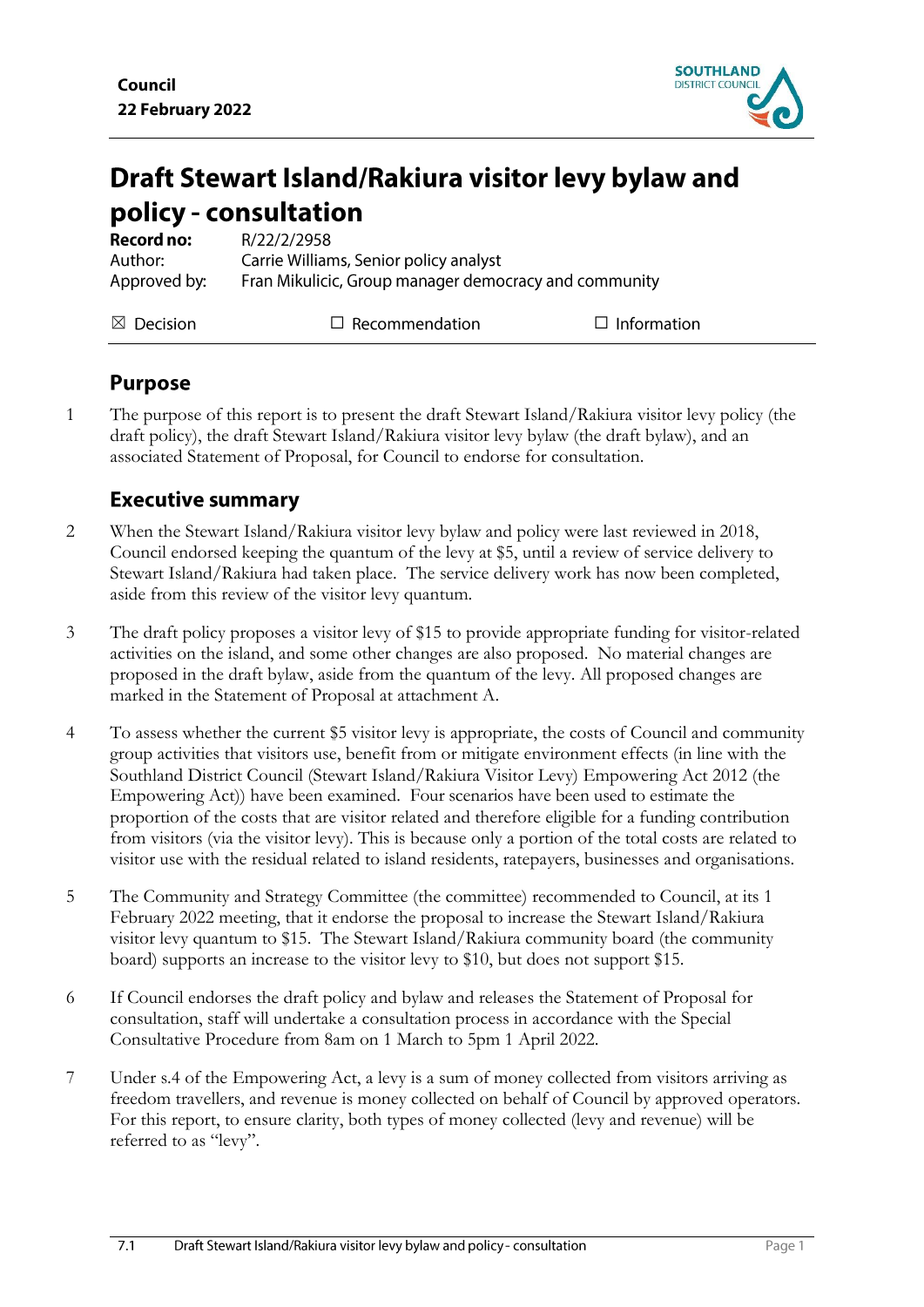

## Recommendation

#### **That the Council:**

- $a)$ receives the report titled "Draft Stewart Island/Rakiura visitor levy bylaw and policy - consultation" dated 14 February 2022.
- $\mathbf{b}$ determines that this matter or decision be recognised as significant in terms of Section 76 of the Local Government Act 2002.
- determines that it has complied with the decision-making provisions of the Local  $\mathbf{c}$ Government Act 2002 to the extent necessary in relation to this decision; and in accordance with Section 79 of the act determines that it does not require further information, further assessment of options or further analysis of costs and benefits or advantages and disadvantages prior to making a decision on this matter.
- $\mathbf{d}$ determines pursuant to section 155(1) of the Local Government Act 2002 that a bylaw is the most appropriate way of addressing the funding problems faced by **Stewart Island/Rakiura.**
- $e)$ determines pursuant to section 155(2)(a) of the Local Government Act 2002 that the draft Stewart Island/Rakiura Visitor Levy Bylaw is the most appropriate form of bylaw.
- $f$ determines pursuant to section 155(2)(b) of the Local Government Act 2002, that the draft Stewart Island/Rakiura Visitor Levy Bylaw does not give rise to any implications under the New Zealand Bill of Rights Act 1990.
- $g)$ endorses the recommendation from the Community and Strategy Committee that the amount of levy and revenue collected should be \$15.00 (including GST).
- $h)$ endorses and releases the Statement of Proposal outlined in attachment A (that includes the draft Stewart Island/Rakiura Visitor Levy Bylaw and draft Stewart Island/Rakiura Visitor Levy Policy) for consultation in accordance with the Special Consultative Procedure outlined in sections 83, 86 and 87 of the Local Government Act 2002, from 8am 1 March to 5pm 1 April 2022.
- $i)$ determines that it has followed the requirements of section 80 of the Local Government Act 2002 (which must be followed when making decisions inconsistent with policy), regarding the proposal to consult on an increase to the visitor levy quantum in accordance with the Special Consultative Procedure, but not via the **Annual Plan process.**
- endorses Council working with approved operators and levy funding recipients on  $j)$ an ongoing basis, to increase community and visitor understanding of the Stewart Island/Rakiura visitor levy.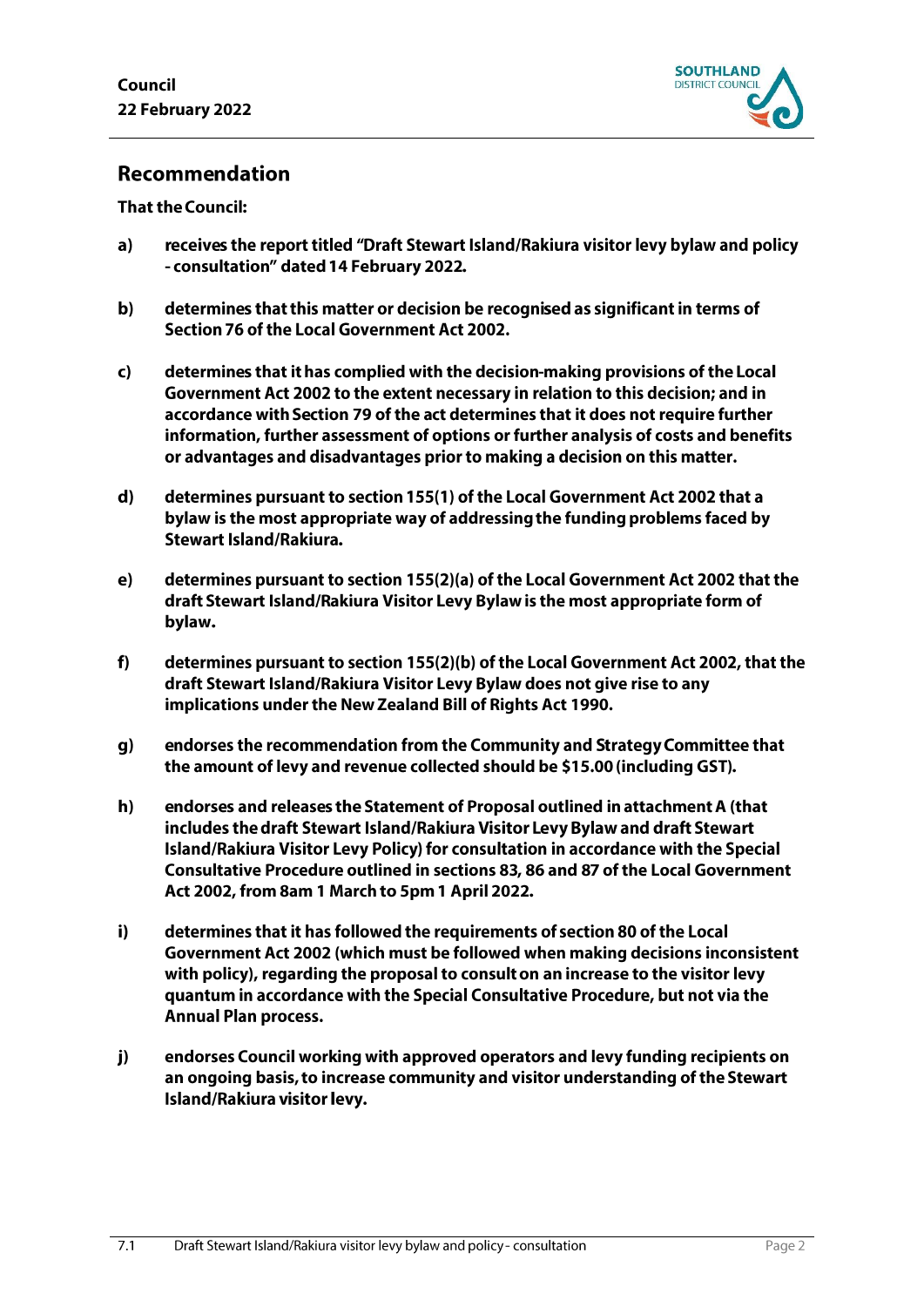## **Background**

#### **The Empowering Act**

- 8 Although Stewart Island/Rakiura has a small resident population, it is a destination for a large number of short-term visitors. This creates a unique funding challenge for Council. In recognition of this, Parliament adopted the Empowering Act.
- 9 The Empowering Act outlines that levies collected must be used for one or more of the following purposes:
	- funding, wholly or in part, activities used by visitors
	- funding, wholly or in part, activities on the island for the benefit of visitors
	- mitigating the adverse effects of visitors on the environment of the island.
- 10 The Empowering Act also establishes who is a visitor in relation to collecting the levy, it gives Council the right to make a bylaw to prescribe the rate of levies that may be imposed on or in respect of visitors, and it outlines information about infringements.

#### The current policy and bylaw

- 11 The current policy and bylaw became operative and the levy started being collected, in October 2013.
- 12 When the Stewart Island/Rakiura visitor levy bylaw and policy were last reviewed in 2018/2019, Council endorsed keeping the quantum of the levy at \$5, until a strategic review of service delivery to Stewart Island/Rakiura had taken place. There has been no change to the levy quantum since its implementation in 2013.
- 13 The current policy (attachment B) contains practical information about how the visitor levy operates, and outlines who has to pay levies and revenue, how a person can prove they are exempt, how the fund is administered and how funding is allocated.
- 14 The current bylaw (attachment C) outlines the levy that is imposed (\$5), how it is collected, and the relevant offences and penalties. The infringement fee for each infringement offence has been set by way of a regulation made under the Empowering Act, and is \$250.

#### **Financial information**

- 15 Since 2013, around \$1.3 million in levy funds have been collected with \$1.1 million of this allocated to projects. A further \$200,000 is held in a reserve to be allocated during future funding rounds.
	- 77% (\$841,603) has been allocated to Council-owned infrastructure projects, such as jetties, walking tracks and signage
	- 23% (\$248,454) has been allocated to other organisations for infrastructure, operational costs and projects, such as Stewart Island Promotions, SIRCET (Stewart Island/Rakiura Community Environment Trust), Rakiura Heritage Trust and the Department of Conservation.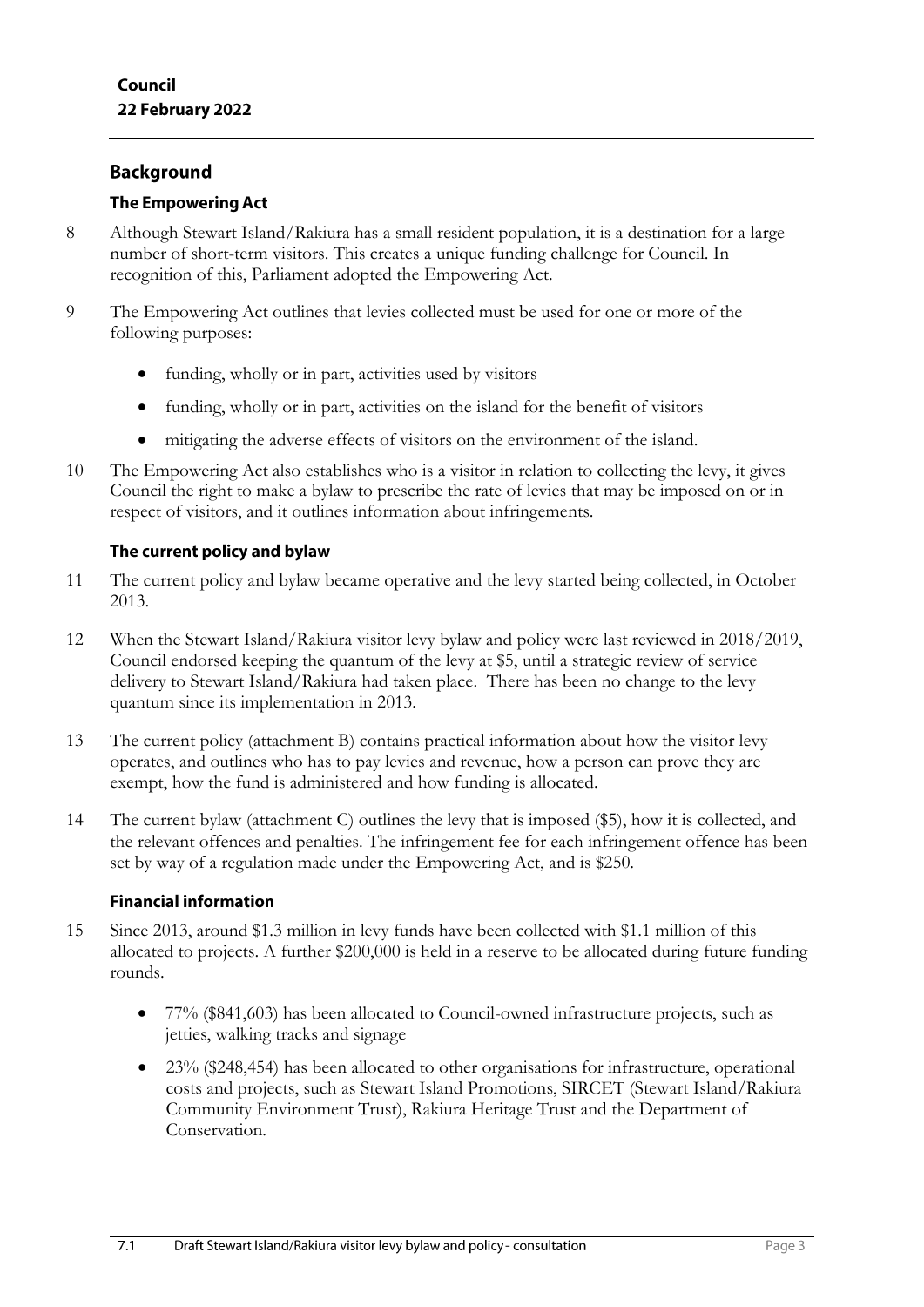#### The review process to date

- 16 Council staff undertook preliminary engagement with people in the District in September 2021 and presented the response to the Stewart Island/Rakiura Community Board (the community board) at its 11 October 2021 meeting. A summary of the written and verbal feedback received is attached to that report. This information provided an early assessment on the views around this issue. Approximately 60% (35) of respondents to the September 2021 online survey were in favour of an increase of the levy quantum, 36% (21) did not support an increase and two people did not answer this question.
- 17 Main reasons for supporting an increase to the levy were that the costs to provide services to the island have increased substantially, and that visitors should support these costs. Those opposed to an increase to the levy stated that it is already expensive to come to the island for visitors, and that central government should pay for community infrastructure through the International Visitor Conservation and Tourism Levy.
- 18 The online survey asked those that were in favour of an increase in the levy, what level of increase they supported. Only 46 people responded to this question, which may indicate 12 did not support an increase therefore did not answer this question. Most respondents (19, 41%) favoured an increase of between \$1 and \$5, which would make the levy total between \$6 and \$10. An equal number of respondents (9, 20%) favoured the other three options: an increase of between \$6 and \$10, an increase of between \$11 and \$15, and 'other'.
- 19 Feedback was received from the committee at its 1 February 2022 meeting. The committee recommended to Council that it endorse the proposal to consult on increasing the levy to \$15. Two councillors voted against this recommendation, and proposed that Council consult on increasing the levy to \$10.
- 20 The committee's recommendation to consult on a \$15 levy amount considered the work undertaken on forecasted visitor related costs for the island by Council and other community groups. A \$15 levy was recommended because it achieves a balance between visitors contributing a reasonable amount towards forecasted costs, and alleviating the rates burden of these costs on visitors.
- 21 There was also discussion that any change to the levy would not be implemented until October 2023, such that the levy would have been at \$5 for ten years. The preferred option of \$15 both adjusted for inflation since 2013 and addressed anticipated increases in costs and inflation rates. There was also a desire to alleviate the burden to island ratepayers, due to the high numbers of visitors compared to a small number of ratepayers, and the high cost of providing visitor related services on the island. The committee also recommended Council endorse the other proposed changes in the draft bylaw and policy.
- 22 The chair of the community board was invited by the committee to provide community board feedback directly to the committee on the draft bylaw and policy.
- 23 The community board support an increase to the levy quantum to \$10, but are of the view that \$15 is excessive, and are concerned that this will deter visitors from coming to the island. The community board do not agree with several of the activities that have been included in the list of activities that are eligible for funding from the visitor levy.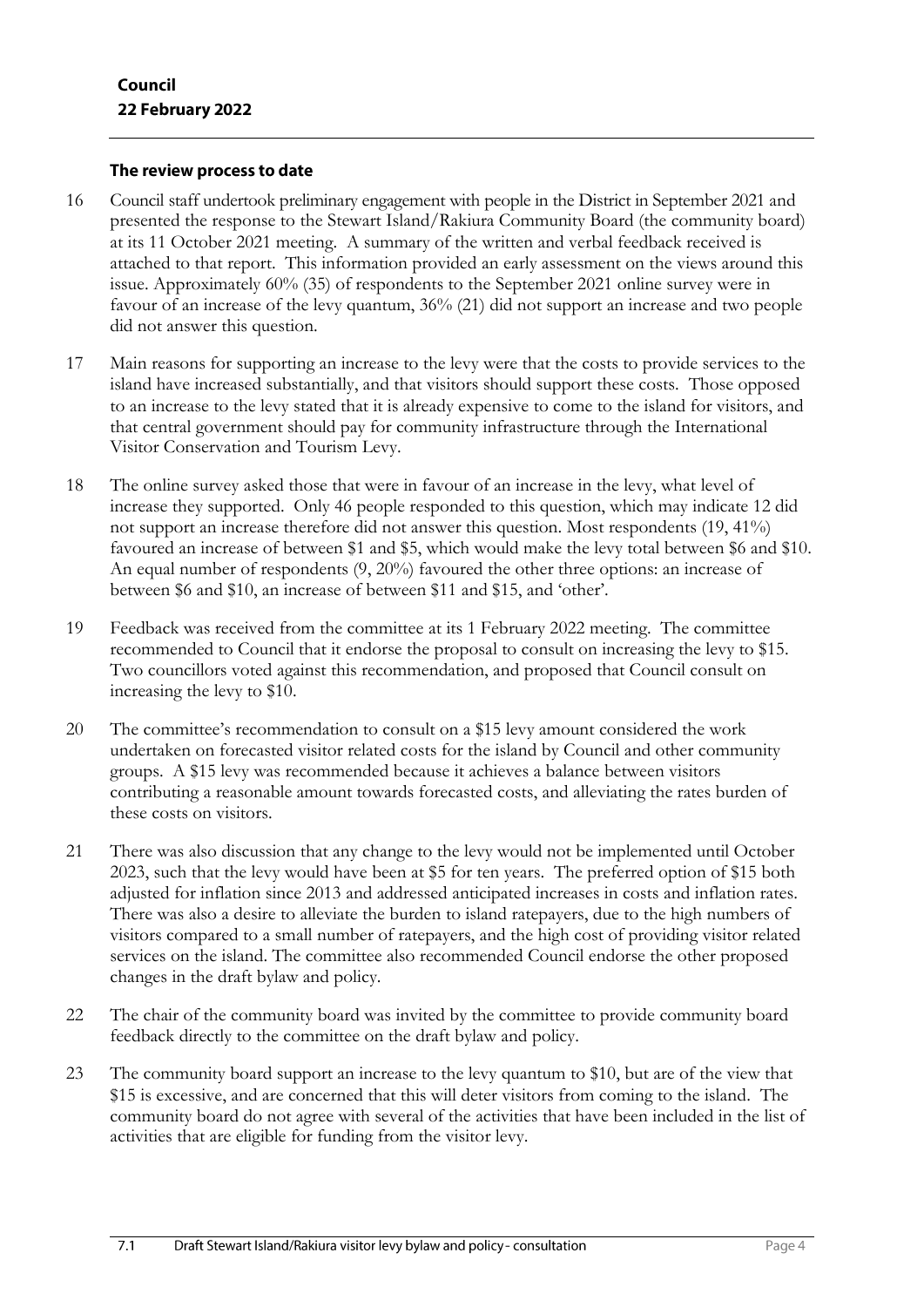24 Legal advisors have recently reviewed the draft policy and bylaw. Through that review, some additional/minor amendments have been suggested.

## **Issues**

25 The key change proposed in the draft policy and bylaw is an increase in the quantum of the levy collected to \$15, from the current \$5. This section discusses the funding analysis behind a proposal to increase the levy. Other changes to the draft policy are then listed, followed by items where no change to the draft or bylaw are required.

## The quantum of the levy

## **Background**

- 26 The Stewart Island/Rakiura Service Sustainability Review prepared in 2019 found that there are a number of service sustainability challenges in providing and funding the delivery of services to the Stewart Island/Rakiura community. The report identified a range of opportunities to address these funding pressures, including how to maximise existing and potential new alternative funding tools and/or sources.
- 27 Amongst the actions identified in the report was a review of the quantum of the Stewart Island/Rakiura visitor levy (as an existing funding source) and the policy upon which the visitor levy is collected and distributed. Council agreed to progress this review having regard to the findings from the sustainability review and the projected future demands for services proposed to be delivered to the Stewart Island/Rakiura community by either Council and/or other agencies that are eligible to make an application to the visitor levy fund.
- 28 Levy funds are allocated by way of application to the Stewart Island/Rakiura visitor levy allocation subcommittee (the subcommittee). Applications will only be eligible for funding if they meet the requirements of the Empowering Act. The subcommittee has discretion whether or not eligible applications will receive funding. Additionally, it is not a given that a project will apply for funding. However, having increased funds available would increase the pool of funds to assist with getting work and activities completed.

## **Forecasted funding costs for Stewart Island/Rakiura**

- 29 Work has been undertaken looking at the forecasted costs for the island by Council and other groups, and shows that the current visitor levy at \$5 is likely to be insufficient to fund the projected future cost of visitor-related activities. The methodology is included in the Statement of Proposal, in attachment C to that proposal.
- 30 Council used two methods to estimate visitors' share of activity costs. The 'project approach' used the average annual project capital costs from the Council's Long Term Plan (LTP) 2021-2031 for visitor related infrastructure, to estimate the projects that are eligible for levy funding. Only infrastructure activities with projects falling within the LTP period are included in the calculation.
- 31 The second approach uses the annual depreciation cost for visitor related infrastructure to estimate the annual consumption of the assets on the island which are eligible for levy funding. All infrastructure activities are included in the calculation to reflect that all infrastructure is used by visitors over the long-term. This second approach has been used to verify that the annual costs resulting from the project approach (using the shorter LTP period) are reasonable.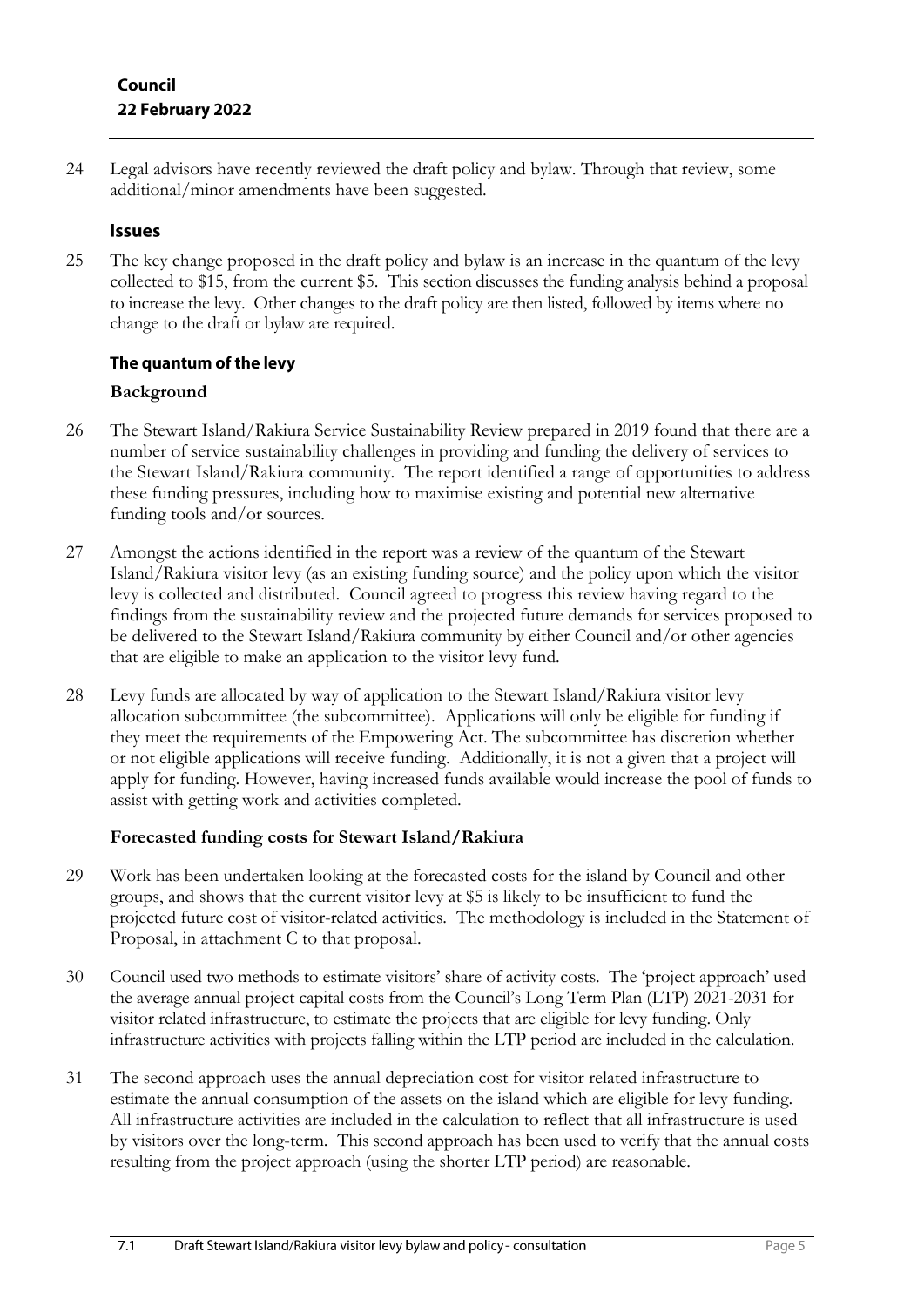- 32 For both approaches, the average annual operating and capital costs from other community agencies which are associated with visitor related activities has been included. The other agencies include Stewart Island Promotions, Rakiura Heritage Trust, Stewart Island/Rakiura Community & Environment Trust and Department of Conservation. These costs have been identified as visitor related costs by these organisations.
- 33 Both the LTP project and annual depreciation approaches assign a percentage share of costs related to visitors for each activity or project. This is because only a portion of the total costs are related to visitor use, with the residual related to island residents, ratepayers, businesses and organisations.
- 34 Four scenarios have been used to estimate the proportion of the costs that are visitor related and therefore eligible for a funding contribution from visitors (via the visitor levy). This range of scenarios has been used because Council acknowledges there are likely to be differing opinions about the proportion of costs on the island estimated to relate to visitors.
- 35 The two methods yield similar results. Depending on the share of activity costs estimated to be related to visitor use, the levy would need to increase to between:
	- \$11 and \$30 for the LTP project approach
	- \$9 and \$26 for the annual depreciation approach.
- 36 A levy quantum of \$15 is proposed because to ensure visitors contribute a reasonable amount towards these costs and to alleviate the rates burden of these costs on ratepayers.
- 37 The committee also provided feedback that the proposed increase to \$15.00 would be catching up on increased costs and inflation since collection of the levy started, and would anticipate further increases before any change would come into effect in October 2023. Selected members of the committee and the community board expressed an interest in looking at an option to enable annual adjustments to the levy to allow for inflation. Due to the nature of the bylaw amendment process and agreements with the operators who collect the levy, it is not viable to build in frequent incremental increases to the bylaw and policy in line with inflation, so a \$15.00 quantum is considered to be a reasonable amount.

#### **What activities should be included?**

- 38 There are a lot of different views about what is or is not visitor related. The Empowering Act is the main criteria for assessing whether something is eligible for levy funding. As discussed above, this means an activity that is used wholly or in part by visitors, is for the benefit of visitors, or mitigates the adverse effects of visitors on the island environment.
- 39 The scope of what is eligible for funding has not changed since the levy came into effect. Modelling has been based on the projects/activities eligible for funding, recognising that the subcommittee has full discretion to assess applications based on their merits, and decide whether to allocate funding.
- 40 The community board provided feedback that it did not agree with the inclusion of several activities in the forecasted activity costs, on the basis that other funding sources should pay for those activities, not the visitor levy. The community board opposed the inclusion of the wastewater, waste services, and electricity generation (SIESA) activities as well as Department of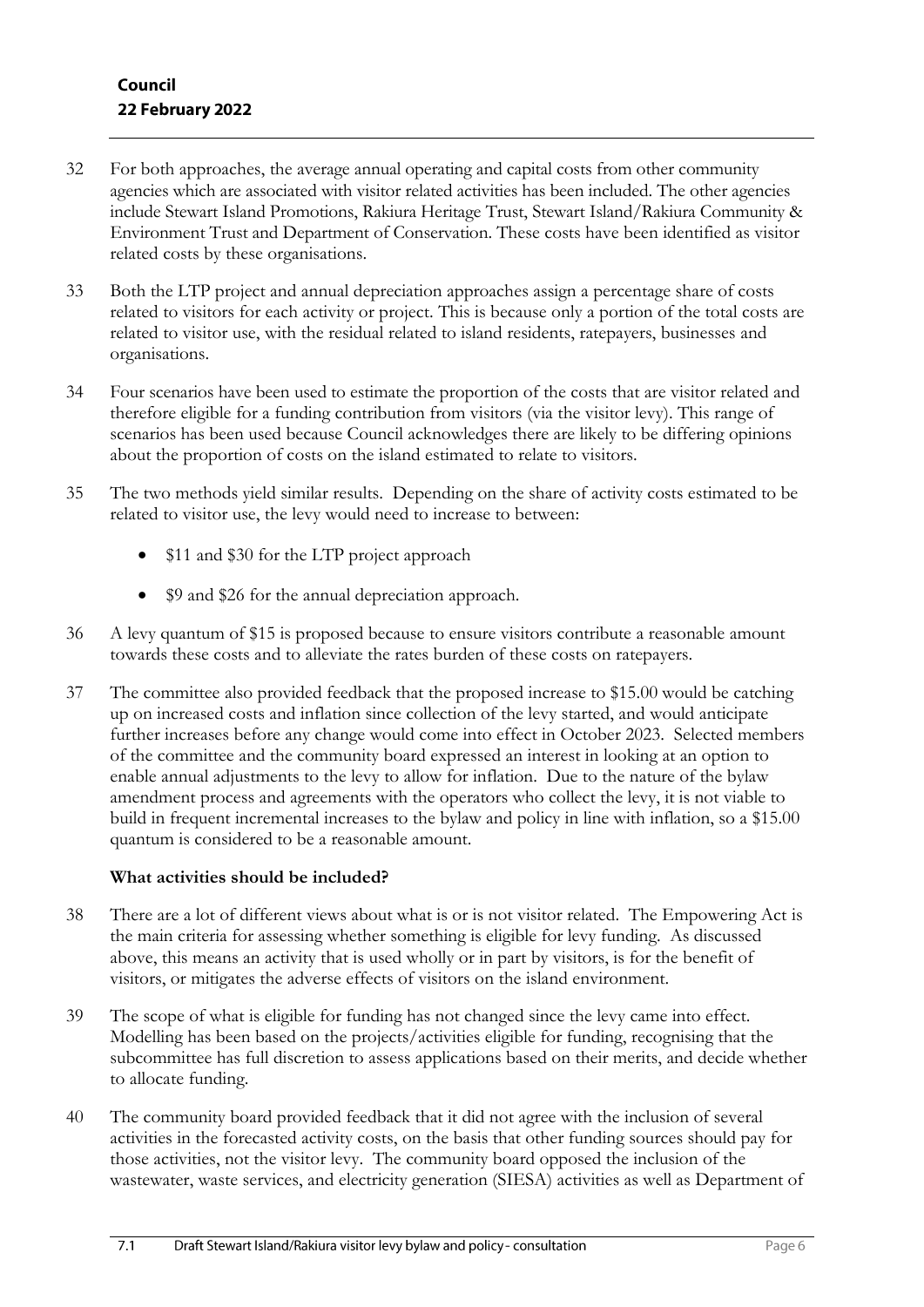Conservation track maintenance and capital projects. While the community board did not specifically mention that roading and stormwater should be excluded, staff have assumed the board would also object to funding these activities from the levy given that they are currently funded in a similar manner to other activities the board opposed including.

- 41 For modelling purposes, if these activities are removed from the visitor-related activities list, the LTP project approach shows that the levy would need to be between \$5 to \$16. The annual depreciation approach indicates a levy amount of between \$3 to \$5.
- 42 Whilst there are a number of other funding sources (district and local rates, grants, etc.) for activities that are eligible for funding under the Empowering Act, visitors use and benefit from all the activities that have been included. The existence of other funding sources does not exclude eligibility for levy funds. The purpose of the four different scenarios used in modelling is to allocate a reasonable percentage of visitor benefit to activities. By way of example, in the 'low estimate' modelling scenario for electricity generation (SIESA), waste services and wastewater, only 5% has been attributed as having visitor benefit. Accordingly, the role of other funding sources has been built in to the modelling.
- 43 It is therefore considered appropriate to include the activities listed, on the basis that visitors use or benefit from these activities, and that a fair and reasonable proportion of visitor related benefit has been allocated to each. Setting the levy at an amount that appropriately contributes to visitor-related activities, would be establishing a user pays approach for visitors.

#### **Other changes**

- 44 Changes proposed to the draft policy include:
	- increasing multi-year funding for Council and community owned infrastructure from 10 years, to 30 years in exceptional circumstances, in order to try and best match the "use" of the expenditure with the "life" of the expenditure. Further information on this is available in the 1 February 2022 committee report
	- removing the requirement to publicly consult on a change in the levy quantum through the Annual or LTP process, but retaining the requirement for a formal bylaw amendment process, as required by the Empowering Act and the Local Government Act 2002 (LGA)
	- clarifying that the subcommittee may only allocate funding once a year, at its annual allocation meeting
	- adding examples to the descriptions of the three allocation categories (Council/community infrastructure, operational costs, community projects)
	- adding that for applications made by Council (including community board), the inclusion of a project in Council's LTP indicates that it has gone through a community engagement process, and Council has endorsed the project as supporting the community's long term objectives
	- updates to improve legal accuracy and clarity of the policy, including titles and delegations.
- 45 These changes are tracked in the draft policy included in the Statement of Proposal at attachment A.

#### Items where no change to the policy is proposed or required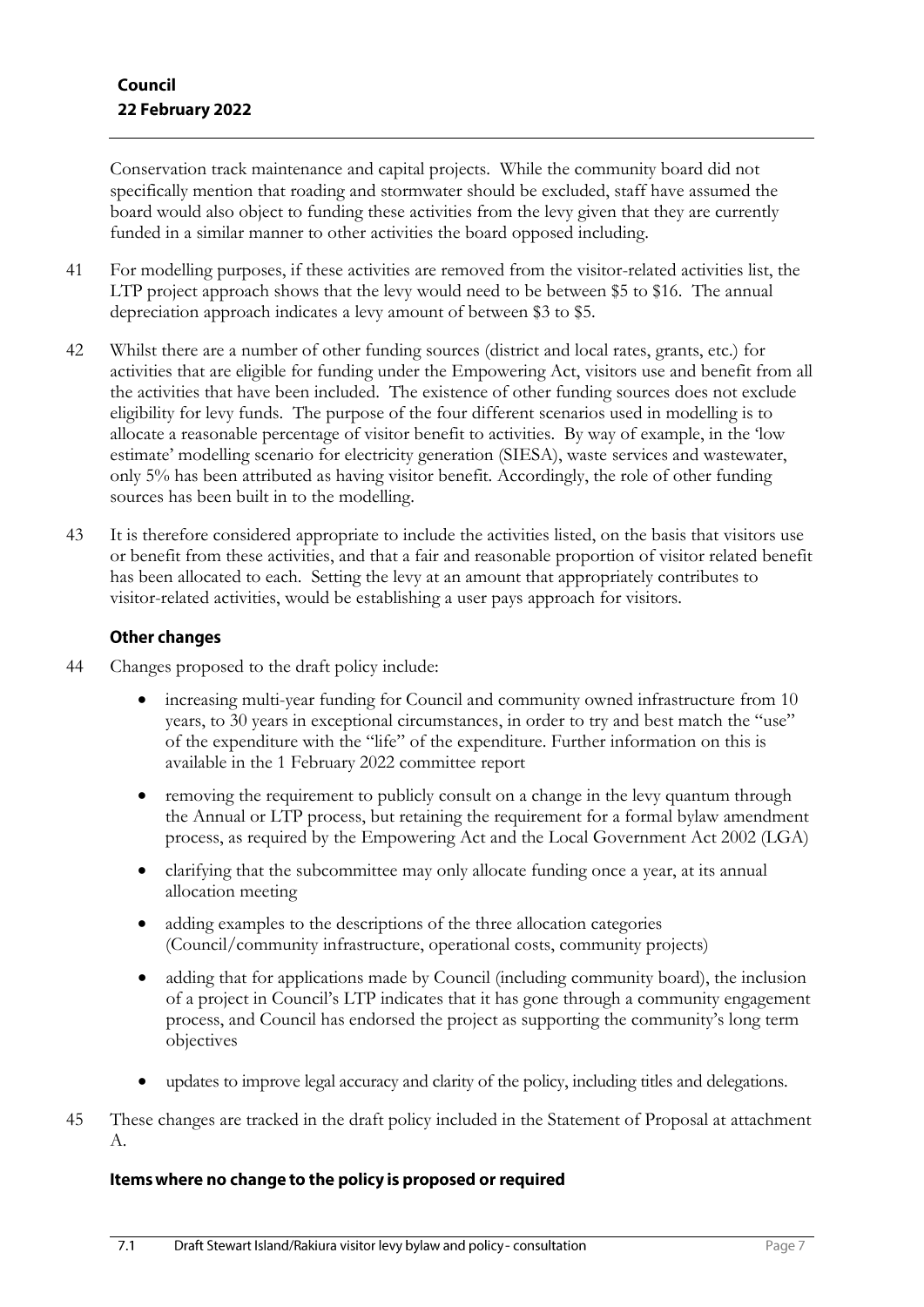#### **Increased communication with the community about the levy**

- 46 Staff received feedback from the community that it would like to receive more information about the allocation of levy funding. Currently, the subcommittee's agendas and meeting minutes are publicly available on Council's website or on request. In addition, the committee is informed of annual funding decisions, and Council's annual report contains an itemised statement of the Stewart Island/Rakiura visitor levy fund each year.
- 47 Additional measures to publicise this information more widely without a change to the current policy could include:
	- posting annual levy funding allocation decisions on Council's social media platforms and on its website
	- having information available at the Stewart Island/Rakiura library
	- publishing information about levy allocations in the Stewart Island News.
- 48 The concept of a public meeting/workshop prior to allocations each year has been considered but not included in the draft policy. It is considered appropriate to first increase the circulation and availability of information as discussed in the paragraph above, and then assess whether a public meeting is indicated. Such a meeting could be held at the discretion of the subcommittee and would not require inclusion in the policy wording.

#### **Increased communication with visitors about the levy**

- 49 In addition to providing more information to the community about the levy, input was received that Council could improve communications with visitors about the purpose of the levy, and what it has accomplished since its inception. There were discussions with stakeholders that visitors have a genuine interest in understanding 'the story' behind the levy and appreciating their role in helping to protect and enhance a place that they visit.
- 50 Increasing visitor understanding of the levy could take different forms. Working with approved operators to provide further information about the levy or a link on their ticketing site about the levy is one avenue. In addition, Council could partner with funding recipients on the island to create or improve signage that shows when a project has been funded by the levy. These initiatives do not require a change to the current policy or bylaw, but staff suggest that Council endorse these actions, if supported.

## **Factors to consider**

#### **Legal and statutory requirements**

#### **The Empowering Act**

- 51 The Empowering Act provides that Council may make bylaws in accordance with the LGA to prescribe:
	- the rates of levies that may be imposed on or in respect of 'visitors', and
	- the means by which those levies are to be collected.
- 52 The Empowering Act defines revenue as being collected "by an approved operator in accordance with a contract entered into for the purpose with the Council". Under the Empowering Act, arrangements with approved operators fall outside of the scope of the bylaw.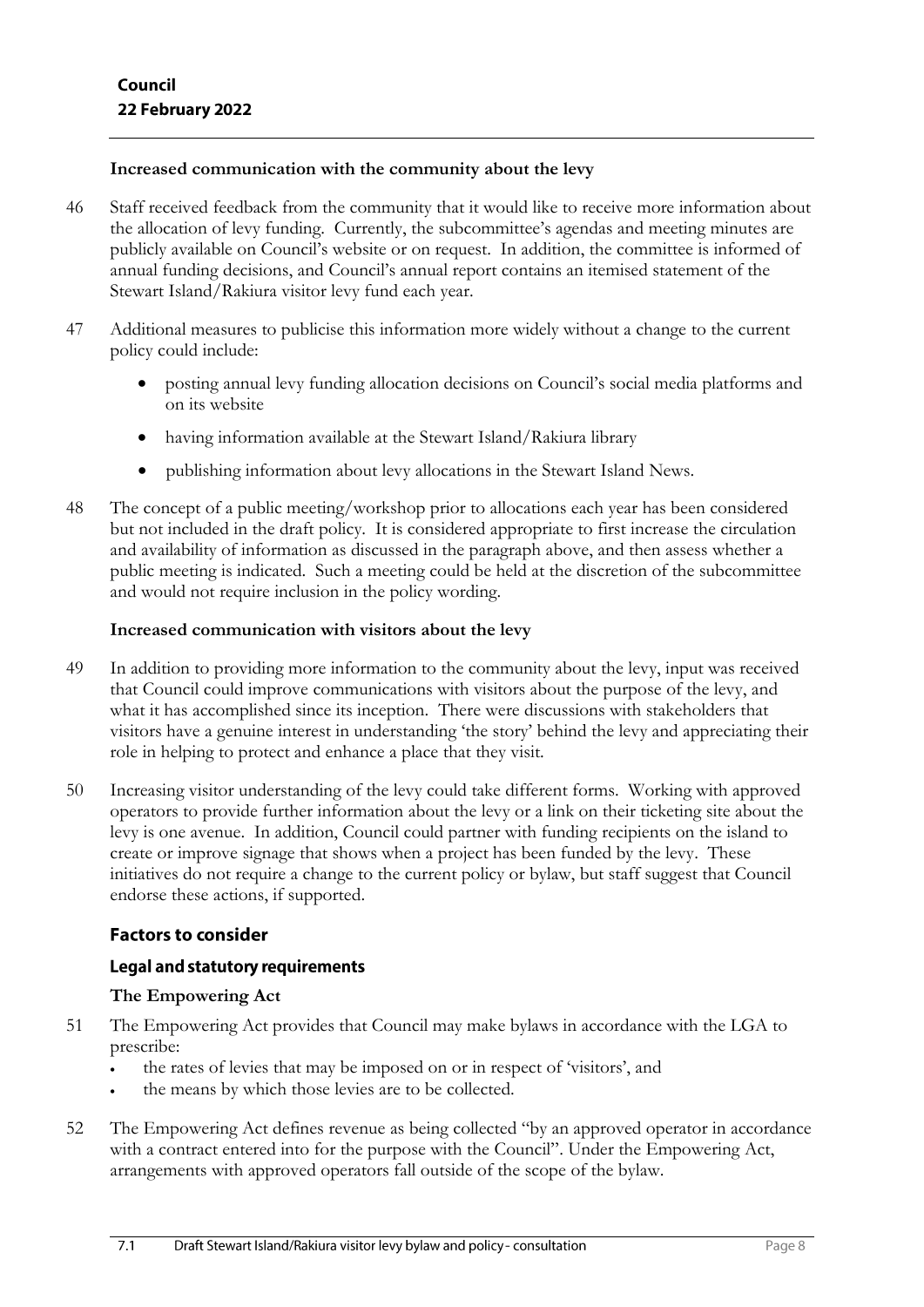#### **Consultation**

- 53 It is proposed the Council undertake consultation on the draft policy and bylaw in accordance with the Special Consultative Procedure outlined in sections 83, 86 and 87 of the LGA.
- 54 The Special Consultative Procedure requires that Council adopts a formal Statement of Proposal, has a consultation period of not less than one month, and allows people to present their views to Council in a manner that enables spoken interaction, such as by having a hearing. It also provides for the preparation of a summary of the information contained in the Statement of Proposal, if the Council considers such a summary is necessary to enable public understanding of the proposal. A summary of information has not been prepared for this consultation on the basis that the attached Statement of Proposal is easy to understand, and includes its own summary at the beginning of the document.
- 55 It is proposed that Council will make the Statement of Proposal as widely available as is reasonably practicable (in accordance with section 83 of the LGA), and encourage people to give feedback, by:
	- placing an advertisement in the Southland Times and Stewart Island News
	- promote the Statement of Proposal through Council's relevant social media platforms, and specifically the Stewart Island/Rakiura community Facebook pages
	- placing posters at prominent places around Oban
	- delivering fliers to Oban residents
	- notifying stakeholders about the Statement of Proposal
	- having the Statement of Proposal accessible on Council's website and at all of its offices.

#### **LGA s.80 requirements**

- 56 The current policy states that public consultation will occur via an Annual/Long Term Plan process and a bylaw amendment process, in the event an increase in the levy or revenue is considered (5.0 of the current policy). It is proposed to consult using the Special Consultative Procedure, but not via that Annual Plan process, for the current review.
- 57 Under s.80 of the LGA, Council is legally required to identify any decisions that are significantly inconsistent with a policy. The current policy refers to two forms of public consultation to increase the levy, that of the Annual Plan/LTP process, and a bylaw review process. It is therefore considered that a decision not to consult via the Annual Plan when the other consultation will occur, is not a decision that is 'significantly inconsistent with' the current policy. Accordingly, adherence to s.80 is taking a cautious approach.
- 58 Section 80 requires Council to clearly identify the inconsistency, the reasons for the inconsistency and any intention of the local authority to amend the current policy to accommodate the decision. Identification of these factors is as follows:
	- the inconsistency is that the current policy requires consultation via the Annual Plan/LTP process. Council intends to consult via that Special Consultative Procedure bylaw review process, but not via the Annual Plan/LTP process
	- the reason for the inconsistency is that it is not considered practical to delay the review of the levy quantum, should Council not be required to consult on its 2022/23 Annual Plan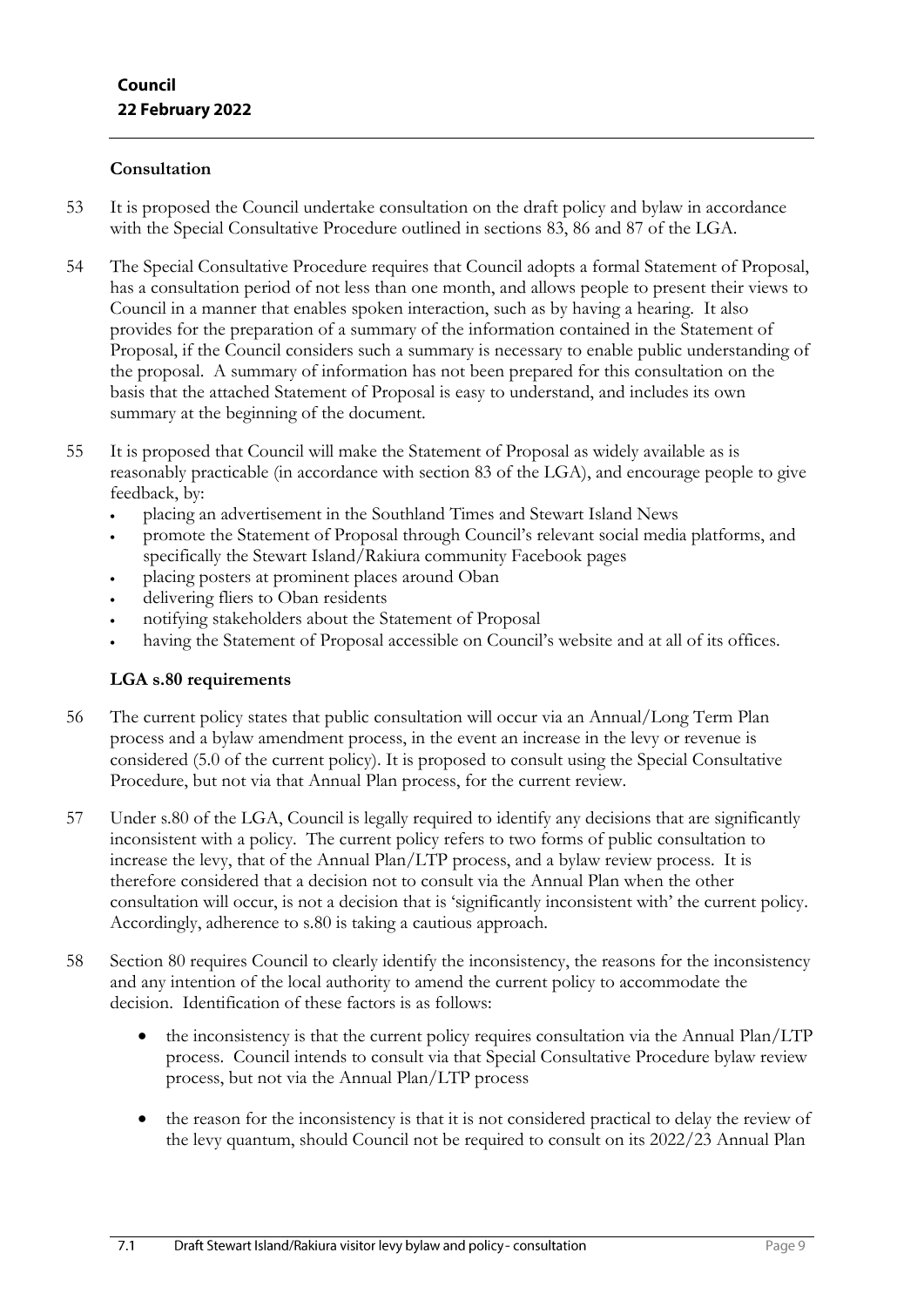the intention is to amend the current policy to remove this requirement, so that future review processes do not have to be conducted as part of an Annual Plan/LTP process.

### **LGA financial requirements**

- 59 Under the LGA, Council is required to manage its finances prudently and in accordance with sound business practice. It is also required to make adequate provision for meeting its forecasted expenditure requirements. Collectively, these provisions indicate that Council should have a clear analysis supporting any projected increase in funding required. In the case of the Stewart Island/Rakiura visitor levy, such an assessment should have regard to the range of services that need to be provided, whether by Council or other service providers, to meet the needs of visitors. The analysis included with this report shows the island's visitor-related funding requirements and the role that the levy may play in helping to alleviate the rates burden to residents.
- 60 Through the review process, staff have become aware that Council's Revenue and Financing Policy may not separately refer to Empowering Act levies/revenue collected as a source of funding, as required by the LGA. The Empowering Act levies/revenue are currently included in the grants and subsidies heading of the Revenue and Financing Policy which forms part of the policies' "other sources" of funding.
- 61 Section 6 of the Empowering Act provides that levy and revenue "are a source of funding for the purposes of section 103(2) [of the LGA]", and s.103(1) of the LGA requires that Council "must state" its policies in respect of funding operating expenditure and capital expenditure from the sources listed. For clarity, the Revenue and Financing Policy should reference Council's policies in relation to this funding source.
- 62 It is considered appropriate that this clarification to the Revenue and Financing Policy, to specifically refer to the levy as a funding source, be addressed when this policy is next reviewed.

## **Contractual obligations**

- 63 If Council adopts an increase to the levy quantum, an important legal consideration is that Council would have to negotiate a variation to its contract with the three approved operators. It is considered premature for Council to enter into any contract negotiations with approved operators prior to receiving community views and determining whether or not to change the levy quantum.
- 64 Council is also required to provide 15 months' notice of the increase to the approved operators. Approved operators have the option to terminate the contract by giving six months' notice of termination. Termination cannot take place during the peak months of October to April (inclusive).
- 65 It is intended that Council would adopt any changes to the levy quantum in June 2022. Any change to the quantum of the levy would not take effect until October 2023, consistent with the agreements between the approved operators and Council.

#### **Determinations**

66 The Empowering Act requires Council to make the bylaw in accordance with the LGA. This means that Council must, before commencing the process for making a bylaw, determine whether a bylaw is the most appropriate way of addressing the perceived problem. The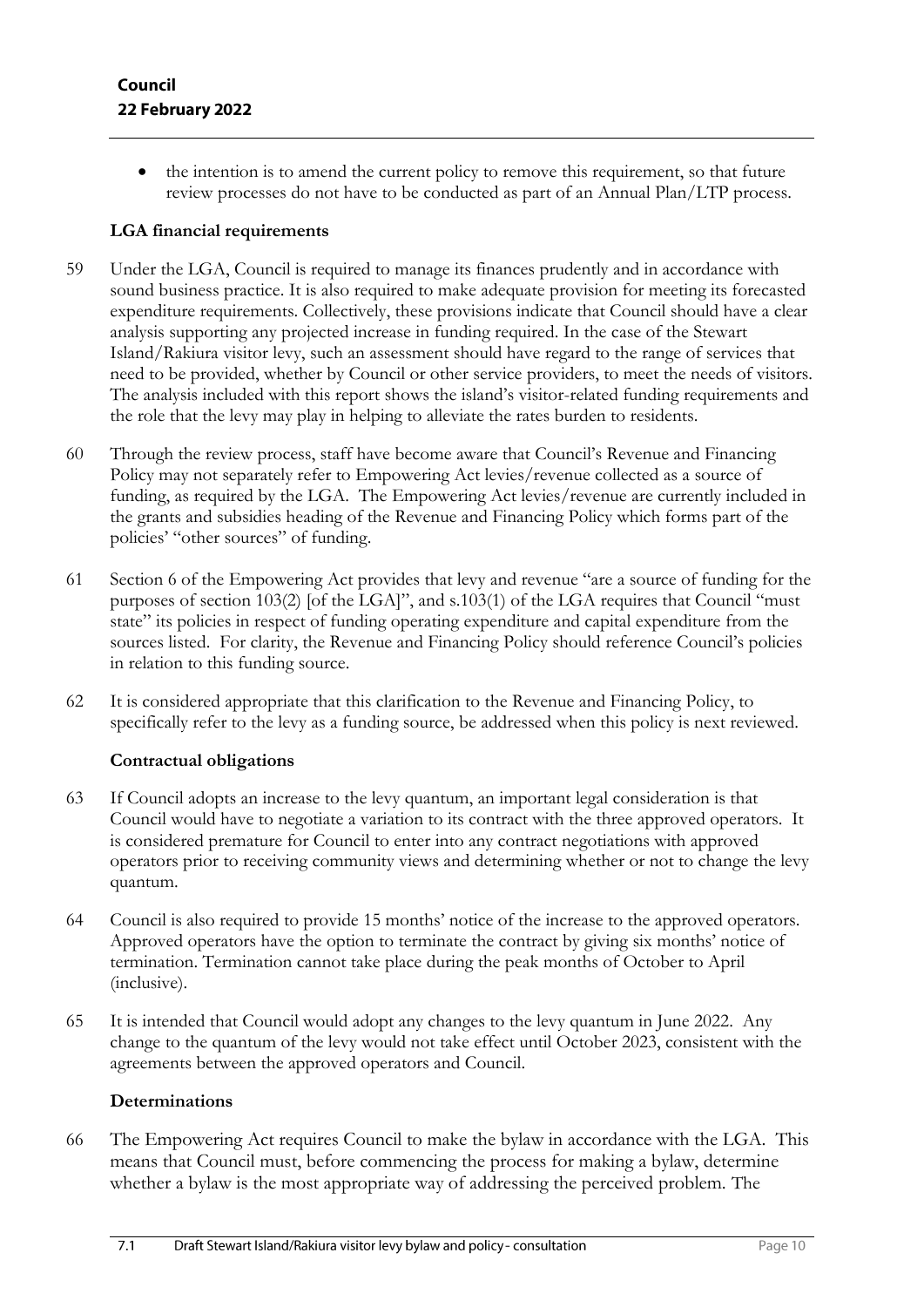problem on Stewart Island/Rakiura is the strain being placed on the environment and local infrastructure by visitors. The island hosts many short-term visitors but has a small permanent population. The small rating base of the island contributes to funding challenges for Council and the levy is intended to help meet costs attributable to visitors.

- 67 Council is also required to determine whether the proposed bylaw is the most appropriate form of bylaw before it makes it. The draft bylaw contained in the attached Statement of Proposal has been prepared and structured for ease of reference and interpretation. The draft bylaw is consistent with the Empowering Act, and the process prescribed in the LGA is being followed.
- 68 Council is also required to determine whether the draft bylaw gives rise to any implications under the New Zealand Bill of Rights Act 1990, which grants certain civil and political rights to people in New Zealand. The provisions of the proposed Stewart Island/Rakiura visitor levy bylaw do not unreasonably interfere with any of the rights given by the New Zealand Bill of Rights Act 1990. While the draft bylaw requires visitors to Stewart Island to pay a levy, this power has been mandated by virtue of the Empowering Act, which has been reviewed by the Attorney-General for any inconsistency with the Bill of Rights. The objectives of the levy are to provide services for visitors and mitigate the environmental impacts of tourism. These objectives support the rights of residents and represent value for those who will be paying the levy.

#### **Legal review**

69 Legal advisors have reviewed the draft policy, the draft bylaw and the draft statement of proposal. Through this review, some minor amendments have been made.

#### **Community views**

- 70 Input has been sought through preliminary consultation, to help guide the direction for changes in the draft policy and bylaw. The range of views received were outlined in the report to the committee on 1 February 2022.
- 71 The chair of the community board provided the board's feedback on the draft bylaw and policy, directly to the committee. The community board support an increase to the levy quantum to \$10, but are of the view that \$15 is excessive, and are concerned that this will deter visitors from coming to the island. The community board do not believe some island activities should be funded by visitors.
- 72 Council will be able to further ascertain community views on the draft policy and bylaw when it undertakes formal consultation in accordance with the Special Consultative Procedure.
- 73 There is a large amount of community interest (particularly on Stewart Island/Rakiura) in how the visitor levy operates and how funding is allocated. Staff anticipate that a reasonable amount of feedback will be received through the consultation process, and that the media may also be interested in this issue.

#### **Costs and funding**

- 74 Costs associated with staff time, advertising and legal advice will be met within current budgets.
- 75 There is likely to be a shortfall in funding if the levy remains at \$5 and no change is made to the projects planned for the island. The impact on rates to fund this shortfall would vary, depending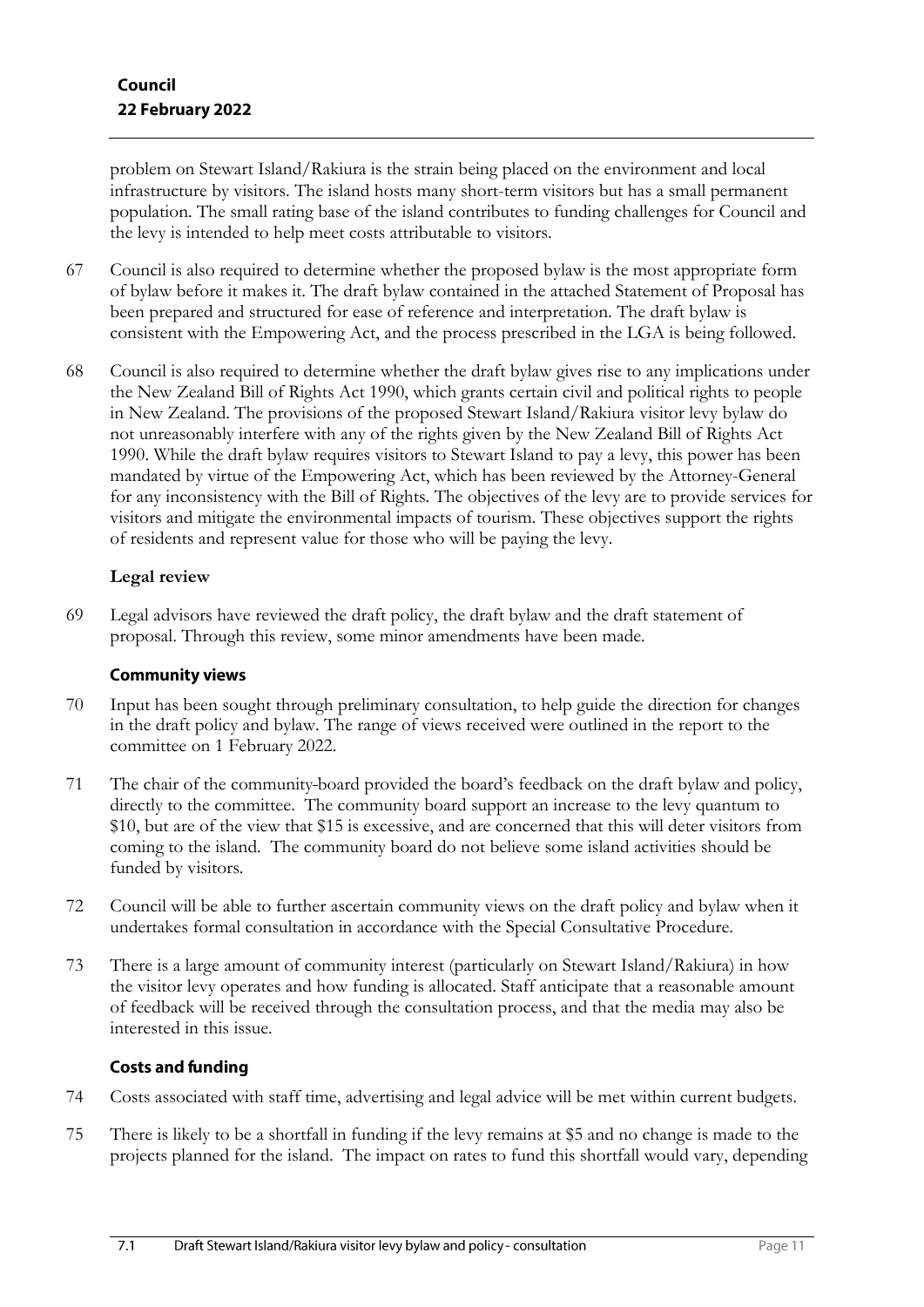on the quantum of the levy. If Council is unable to secure other funding for these projects, it is likely that they will need to be fully funded from rates or the projects delayed.

### **Policy implications**

- 76 The draft policy proposes changes to the amount of levy/revenue collected. Freedom travellers and people who travel with an approved operator would pay a levy/revenue of \$15 rather than the \$5 that is currently paid.
- 77 Increasing the quantum of the levy to \$15 will enable proposed work that is visitor related to proceed, and lessen the need to increase rates. This will help to alleviate the burden to ratepayers from the high number of short-term visitors to Stewart Island/Rakiura.

## **Analysis**

## **Options considered**

- 78 There are three options for consideration in this report:
	- Option 1 that Council endorses the Statement of Proposal, draft policy and bylaw (with any desired amendments) for consultation in accordance with the Special Consultative Procedure, that includes the proposal to increase the levy quantum to \$15.
	- Option 2 that Council endorses the Statement of Proposal, draft policy and bylaw (with any desired amendments) for consultation in accordance with the Special Consultative Procedure, that includes the proposal to increase the levy quantum to \$10.
	- Option 3 that Council retain the current policy and bylaw (with any desired amendments), and keep the levy quantum at \$5. This option may also require a consultation process to be undertaken.

## **Analysis of Options**

#### Option 1 - that Council endorses the Statement of Proposal, draft policy and bylaw for consultation in accordance with the Special Consultative Procedure, that includes the proposal to increase the levy quantum to \$15

| Advantages                                                                                                                                                                                                                                                                                                                                                                                                                                                                              | <b>Disadvantages</b>                                                                                                                                                                                                                                                                                                                                                               |
|-----------------------------------------------------------------------------------------------------------------------------------------------------------------------------------------------------------------------------------------------------------------------------------------------------------------------------------------------------------------------------------------------------------------------------------------------------------------------------------------|------------------------------------------------------------------------------------------------------------------------------------------------------------------------------------------------------------------------------------------------------------------------------------------------------------------------------------------------------------------------------------|
| an increase in available funds will better<br>provide for visitors to the island and<br>contribute towards relieving the rates burden<br>on this community and/or district ratepayers<br>enables a greater contribution to eligible grant<br>requests, both from Council and other<br>external entities. This higher contribution<br>will enable services to continue or be<br>improved and for more projects to be<br>funded from the levy and generally<br>undertaken without delays. | is not consistent with the feedback from<br>preliminary consultation, that supported an<br>increase to \$10, not \$15<br>may impact affordability of getting to the<br>island for some people<br>approved operators may not agree to<br>collecting the levy funds on behalf of<br>Council, if it is raised to \$15 (which would<br>create a challenge around collecting the levy). |
| • provides practical updates and clarifications to<br>the current policy, including an increase to<br>multi-year funding in exceptional<br>circumstances for infrastructure projects and                                                                                                                                                                                                                                                                                                |                                                                                                                                                                                                                                                                                                                                                                                    |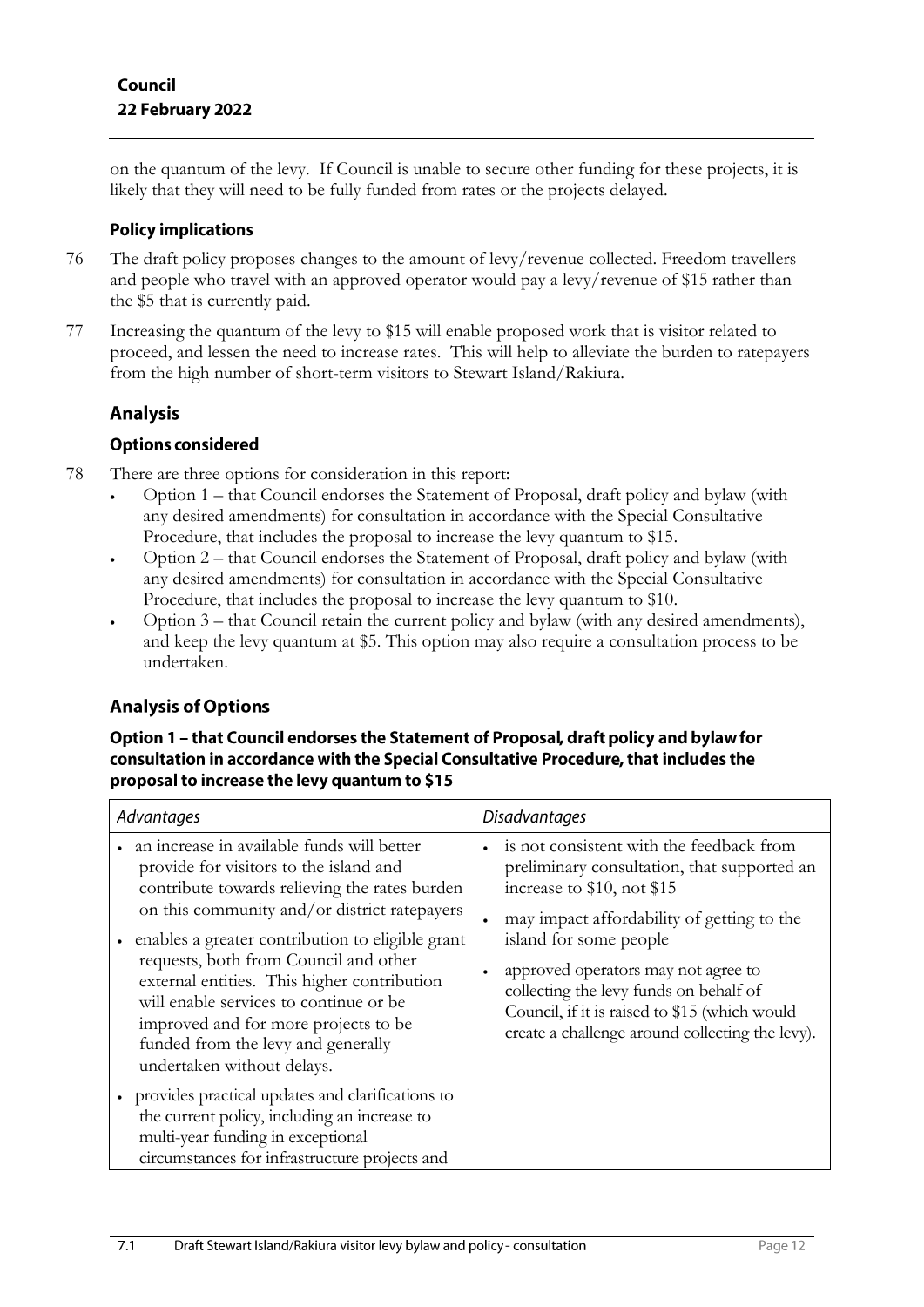| removing the requirement to consult via the |  |
|---------------------------------------------|--|
| Annual Plan/LTP.                            |  |
|                                             |  |

#### Option 2 - that Council endorses the Statement of Proposal, draft policy and bylaw (with any desired amendments) for consultation in accordance with the Special Consultative Procedure, that includes the proposal to increase the levy quantum to \$10

| Advantages                                                                                                                                                                                                                                                                                                                                                                                                                                                                                                                                                                          | <b>Disadvantages</b>                                                                                                                                                                                                                                                                                                                                                                                                                                                                                                                                                                                                                                                        |
|-------------------------------------------------------------------------------------------------------------------------------------------------------------------------------------------------------------------------------------------------------------------------------------------------------------------------------------------------------------------------------------------------------------------------------------------------------------------------------------------------------------------------------------------------------------------------------------|-----------------------------------------------------------------------------------------------------------------------------------------------------------------------------------------------------------------------------------------------------------------------------------------------------------------------------------------------------------------------------------------------------------------------------------------------------------------------------------------------------------------------------------------------------------------------------------------------------------------------------------------------------------------------------|
| is consistent with the feedback from<br>preliminary consultation, that supported an<br>increase to \$10.00<br>provides some increase in funds to better<br>provide for visitors to the island and may<br>relieve the rates burden on this community<br>and/or district ratepayers<br>enables a greater contribution to eligible grant<br>requests, both from Council and other<br>external entities. This higher contribution<br>will enable services to continue or be<br>improved and for more projects to be<br>funded from the levy and generally<br>undertaken without delays. | increasing the levy to \$10 will provide less<br>support for visitor related projects on the<br>island and may increase the rates burden on<br>this community and/or district ratepayers<br>may not be sufficient to fund grant requests<br>for other entities resulting in no increase or<br>a reduction service levels and/or any<br>projects being delayed or cancelled pending<br>other funding sources<br>may impact affordability of getting to the<br>island for some people<br>approved operators may not agree to<br>collecting the levy funds on behalf of<br>Council, if it is raised to \$10 (which would<br>create a challenge around collecting the<br>levy). |

## Option 3 - that Council retain the current policy and bylaw, and keep the levy quantum at \$5

| Advantages                                                                                                                                                                                                                                                                                                                                                                            | <b>Disadvantages</b>                                                                                                                                                                                                                                                                                                                                                                                                                                                                                                                                                                                                    |
|---------------------------------------------------------------------------------------------------------------------------------------------------------------------------------------------------------------------------------------------------------------------------------------------------------------------------------------------------------------------------------------|-------------------------------------------------------------------------------------------------------------------------------------------------------------------------------------------------------------------------------------------------------------------------------------------------------------------------------------------------------------------------------------------------------------------------------------------------------------------------------------------------------------------------------------------------------------------------------------------------------------------------|
| this is in line with some community views<br>obtained through the pre-consultation<br>process<br>the community, stakeholders and approved<br>operators are familiar with the current levy<br>amount and bylaw and policy provisions<br>less likelihood of any reduction of visitor<br>numbers due to cost of transport if there is<br>no change in the cost of getting to the island. | keeping the levy at \$5 will not increase<br>$\bullet$<br>available funds for visitor related projects<br>on the island and may increase the rates<br>burden on this community and resulting in<br>other entities seeking other funding<br>sources, possibly leading to a reduction in<br>services provided, projects delayed or not<br>undertaken<br>inflation rate increases since the inception<br>of the \$5 levy means that the level of<br>service or the quantum of projects will<br>continue to reduce over time<br>this option is not in line with the majority of<br>stakeholder and community views that the |
|                                                                                                                                                                                                                                                                                                                                                                                       | quantum of the levy should be increased.                                                                                                                                                                                                                                                                                                                                                                                                                                                                                                                                                                                |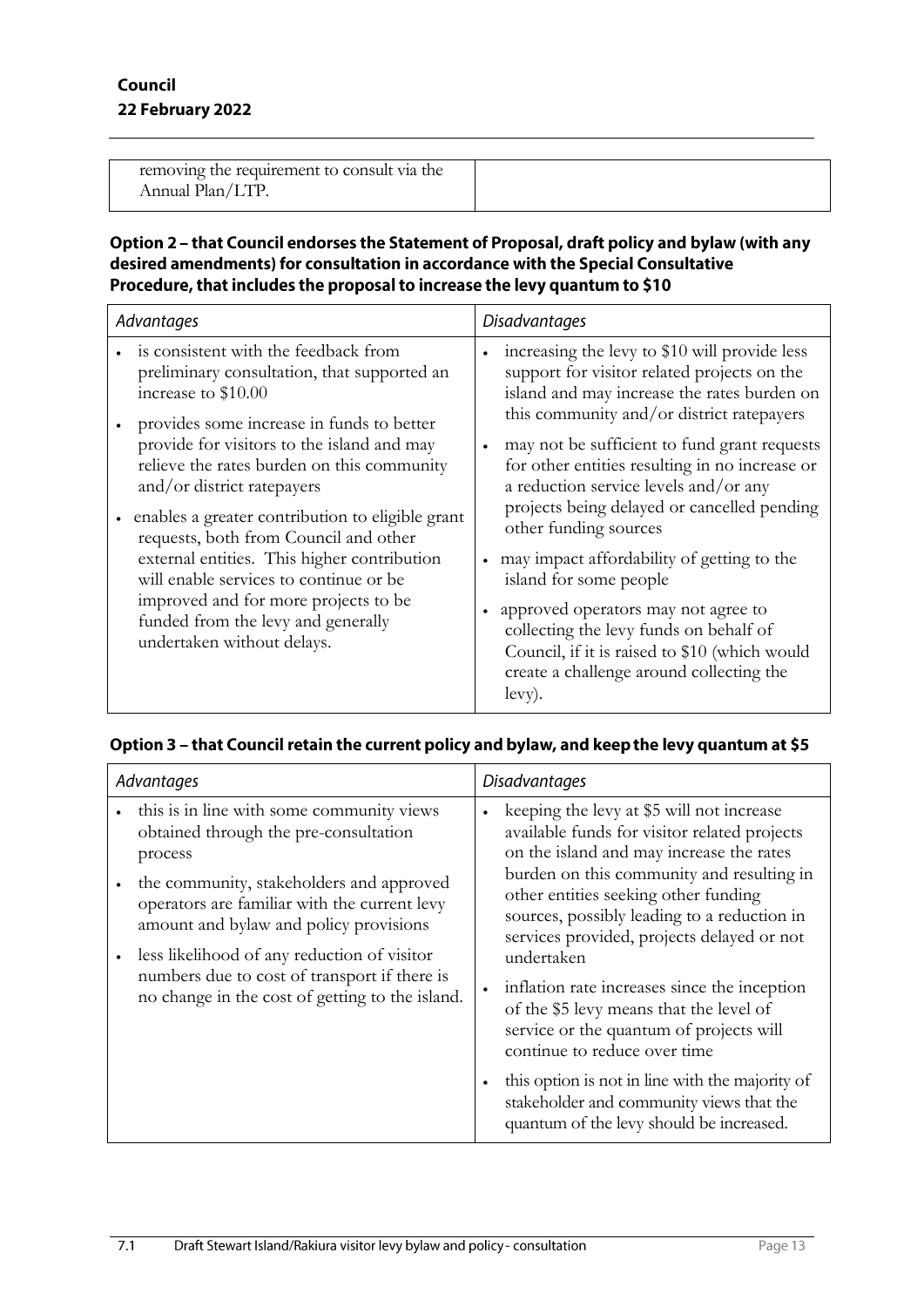## **Assessment of significance**

- 79 With the proposed change to the amount of levy/revenue collected, staff believe that this decision is one that just meets the threshold of being a significant decision (in relation to Council's Significance and Engagement Policy and the LGA).
- 80 The most relevant factor for assessing significance in Council's Significance and Engagement Policy is "the effect on people who are likely to be particularly affected by or interested in the issue, decision or proposal."
- 81 Staff have assessed the proposal to increase the visitor levy quantum as meeting the threshold of being a significant decision because all visitors to the island will be financially impacted if a decision is made to increase the visitor levy. In addition, there is a significant amount of interest in this issue in the Stewart Island/Rakiura community and throughout the region.
- 82 Council has undertaken a thorough review of the current policy and bylaw. Council has also considered the community views captured through preliminary consultation, and it will ascertain and consider community views through the formal consultation process. In relation to the decision being made Council has also comprehensively:
	- identified the potential implications
	- identified the reasonably practicable options
	- assessed the options in terms of their advantages and disadvantages
	- considered costs and funding
	- provided and considered information
	- engaged with Te Ao Mārama during the preliminary consultation process, in line with s.81 of the LGA.
- 83 Council has to undertake a Special Consultative Procedure to amend the bylaw, and consultation on the amendments to the current policy will also be included in that consultation. A Special Consultative Procedure is the highest level of consultation to use and is also appropriate in this case, given the level of significance.

## **Recommended option**

84 It is recommended that Council proceed with Option 1 and endorse the draft policy and bylaw (with any desired amendments) for consultation in accordance with the Special Consultative Procedure.

## **Next steps**

- 85 If Council endorses the draft policy and bylaw and releases the Statement of Proposal for consultation, staff will undertake a consultation process in accordance with the Special Consultative Procedure from 8am 1 March to 5pm 1 April 2022. It is intended that the written submissions received will be presented to Council and a hearing on this matter will take place, on 27 April 2022. Covid national protection framework levels may impact hearing dates and the ability to hold this meeting in person.
- 86 If, after undertaking the Special Consultative Procedure, Council endorses increasing the levy/revenue collected, it would then adopt the bylaw and policy to come into effect from 1 July 2022 (with the new \$15.00 amount being collected from 1 October 2023).